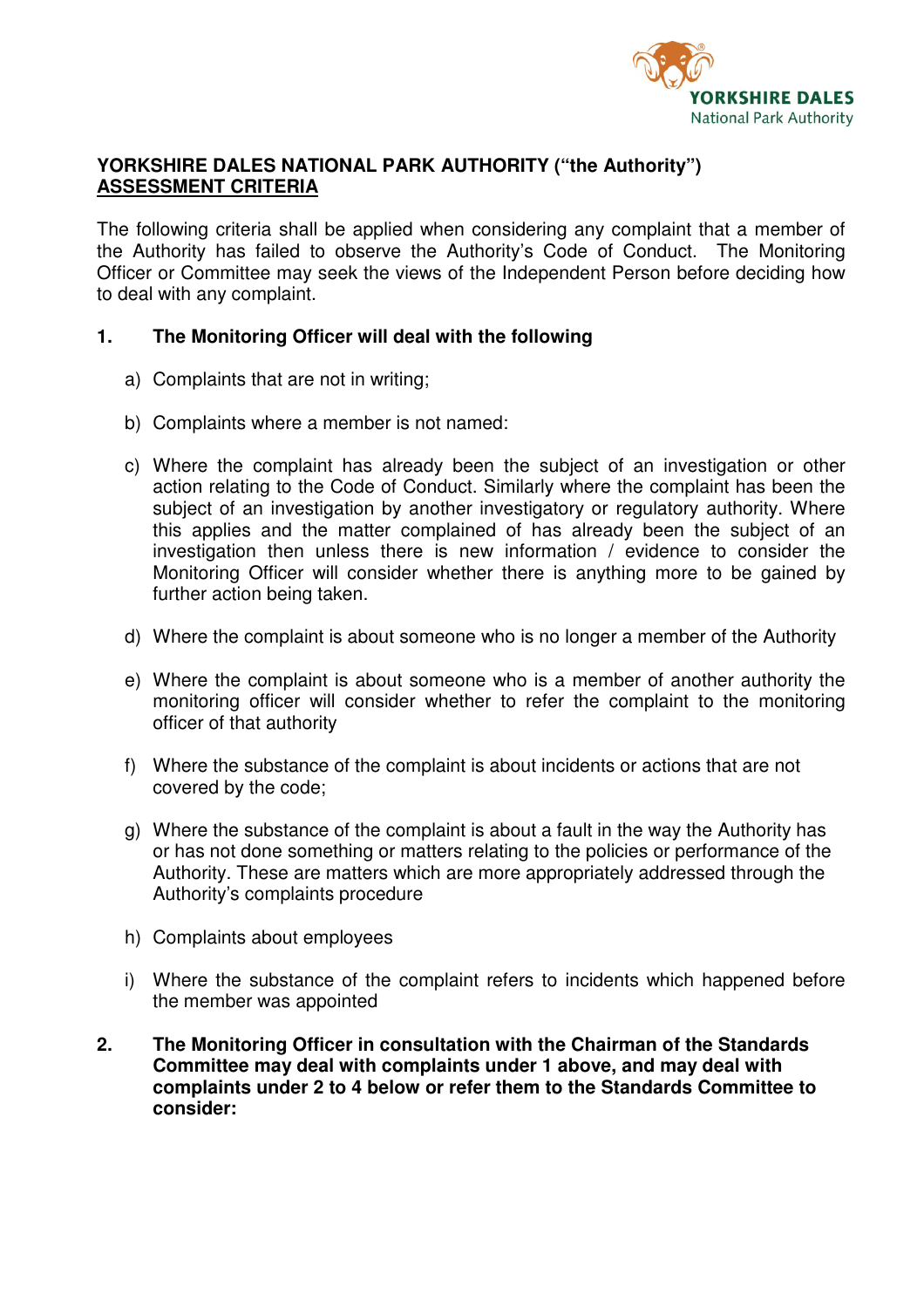- a) Where the complaint is anonymous, and includes documentary or photographic evidence indicating an exceptionally serious or significant matter to justify further investigation.
- b) Where it is apparent that the subject of the complaint has admitted making an error and the matter would not warrant a more serious sanction
- c) Where it is not expedient to process the complaint because the passage of time means that there would be little benefit in taking action now or where the evidence in support of the allegation is so weak or old that it should not be relied upon.
- d) Where the complaint discloses a potential breach of the Code of Conduct, but the Monitoring Officer considers that the complaint is too trivial to merit further action.

## **2. When deciding whether to proceed with a complaint the Committee may assess the complaint against the following criteria:**

- a) Where the complaint has been referred to the Committee the Committee may apply the criteria listed under 1 and 2 above.
- b) Where the complaint discloses a potential breach of the Code of Conduct that Committee considers sufficiently serious to justify the cost of an investigation
- c) Where the complaint suggests that there is a wider problem throughout the Authority and it is appropriate to extend the action to other members who are not the subject of the complaint
- d) Complaints which are vexatious, persistent, malicious or tit for tat. Such a complaint may be recognised :
	- i. Through repeated allegations making the same, or broadly similar, complaints against the same member(s) about the same alleged incident;
	- ii. As intending to cause annoyance, frustration ,or worry to the other party (generally vexatious complaints)
	- iii. Through use of aggressive or repetitive language of an obsessive nature through repeated complaints that disclose no breach of he code (generally persistent complaints )
	- iv. Where it seems clear that there is an ulterior motive for making a complaint or complaints ;
	- v. From counter-allegations against a member who previously made a complaint (generally "tit for tat")
	- vi. Where a complainant refuses to let a matter rest once they have exhausted the complaints process.